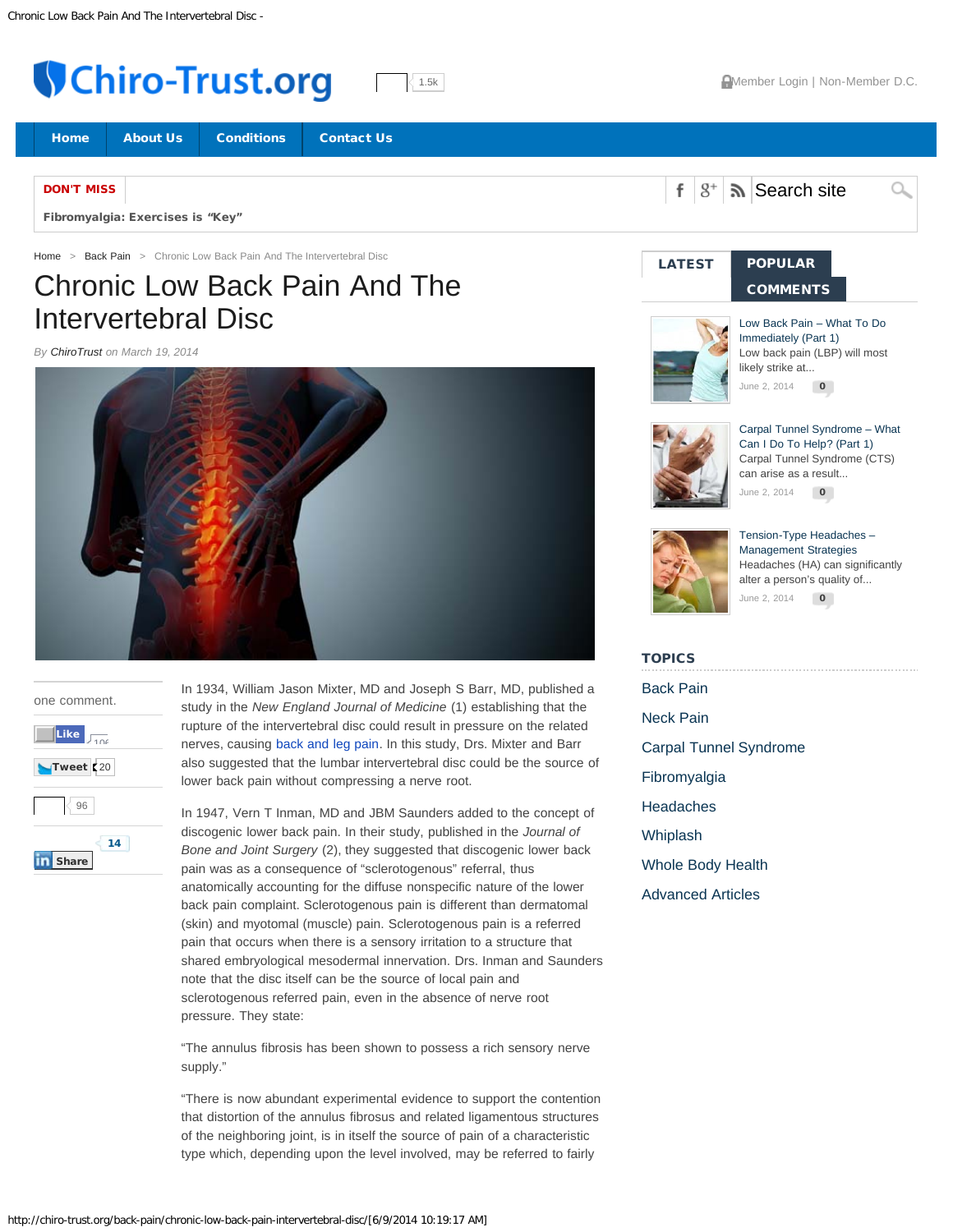#### specific areas of the body."

The first issue of the journal *Spine* was published in March 1976. From its humble beginnings, nearly 35 years ago, *Spine* has risen to become the world's top ranked orthopedic journal. *Spine* is now the official journal of publication for the world's top fourteen orthopedic societies.

In the inaugural March 1976 issue of *Spine* (3), internationally respected orthopedic surgeon Alf Nachemson, MD, published his detailed review (136 references) pertaining to the state of knowledge on the topic of lower back pain. At the time, Dr. Nachemson's article was considered to be the most comprehensive and authoritative review available on the topic of low back pain, and it remains extensively cited in contemporary publications. Dr. Nachemson titled his article:

#### The Lumbar Spine: An Orthopaedic Challenge

In this article, Dr. Nachemson notes that 80% of us will experience low back pain at some time in our life. He further notes that:

## "The intervertebral disc is most likely the cause of the pain."

Dr. Nachemson presents 6 lines of reasoning and cites 17 references to support his contention that the intervertebral disc is the most likely source of lower back pain. One of the studies cited by Dr. Nachemson was the primary research completed by Smyth and Wright in 1958 (4). Regarding the work by Smyth and Wright, Dr. Nachemson notes:

"Investigations have been performed in which thin nylon threads were surgically fastened to various structures in and around the nerve root. Three to four weeks after surgery these structures were irritated by pulling on the threads, but [lower back] pain resembling that which the patient had experienced previously could be registered only from the outer part of the annulus" of the disc.

In 1976, Dr. Alf Nachemson was considered the world's leading authority on low back pain and on the lumbar spine. However, claiming that a non-herniated disc problem was the primary cause of back pain was novel, controversial, and contentious. At the time (1976), claiming the intervertebral disc was capable of initiating pain was not widely accepted, and claiming the non-herniated intervertebral disc to be the most probable source of back pain was revolutionary. At the time, most authoritative reference texts were claiming that the intervertebral disc was not innervated with pain afferents and therefore not capable of initiating pain. As an example, the 1987 text edited by rheumatology professor Malcolm Jayson, MD, titled The Lumbar Spine and Back Pain, states "the mature human spine has no nerve endings of any description in the nucleus pulposus or annulus fibrosis of the intervertebral disc in any region of the vertebral column." (5)

Support for Dr. Nachemson's contention of disc pain came in 1981 when Australian clinical anatomist and physician Nikoli Bogduk published an extensive review of the literature on the topic of disc innervation, along with his own primary research, in the prestigious *Journal of Anatomy* (6). Dr. Bogduk states:

"In the absence of any comprehensive description of the innervation of the lumbar intervertebral discs and their related longitudinal ligaments, the present study was undertaken to establish in detail the source and pattern of innervation of these structures."

"The lumbar intervertebral discs are supplied by a variety of nerves."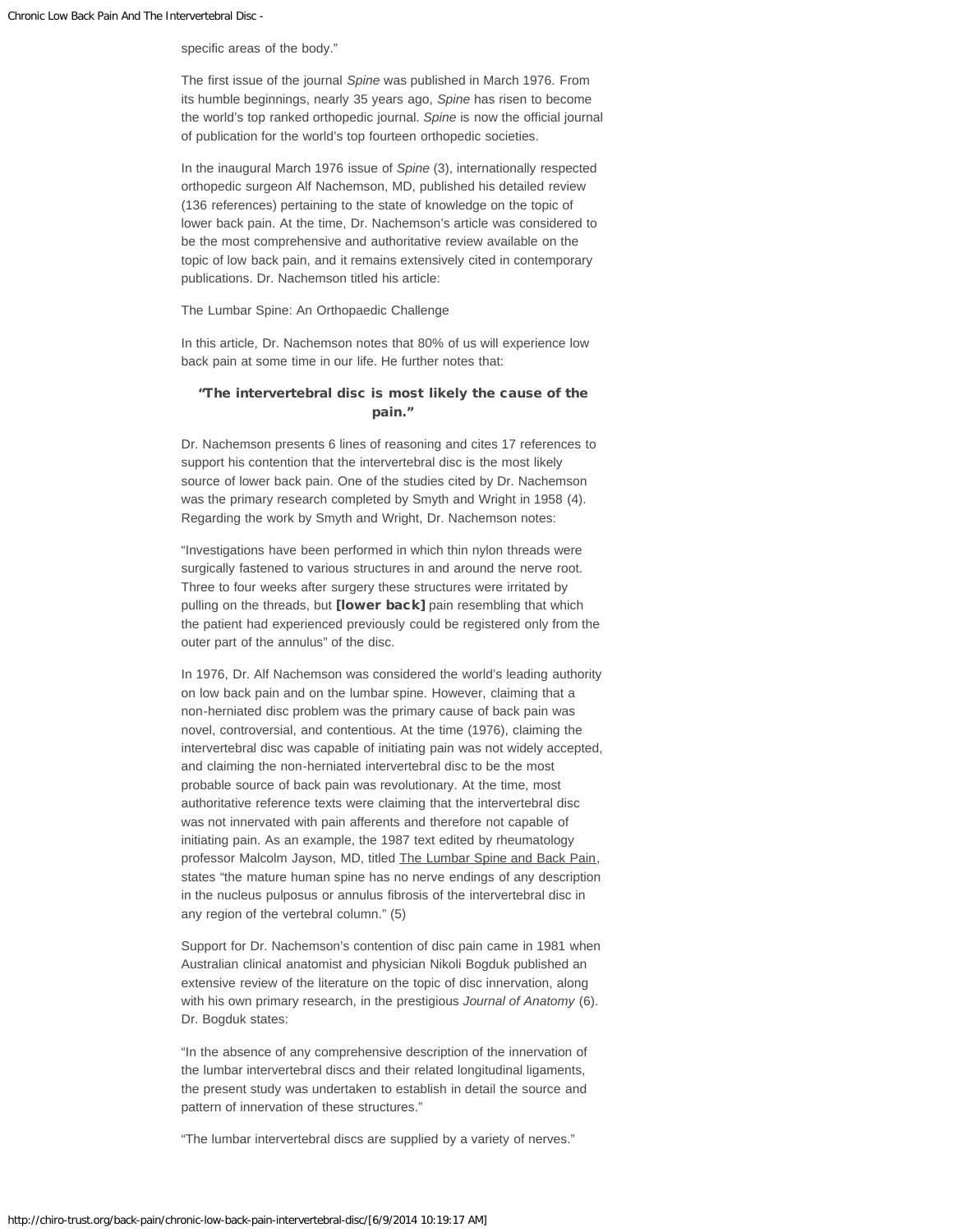"Clinically, the concept of 'disc pain' is now well accepted."

In 1983, in the journal *Spine*, Dr. Bogduk updates his research pertaining to the neurological innervation of the intervertebral disc and its relationship to lower back pain. Dr. Bogduk states (7):

"The lumbar intervertebral discs are innervated posteriorly by the sinuvertebral nerves, but laterally by branches of the ventral rami and grey rami communicantes. The posterior longitudinal ligament is innervated by the sinuvertebral nerves and the anterior longitudinal ligament by branches of the grey rami. Lateral and intermediate branches of the lumbar dorsal rami supply the iliocostalis lumborum and longissimus thoracis, respectively. Medial branches supply the multifidus, intertransversarii mediales, interspinales, interspinous ligament, and the lumbar zygapophysial joints."

"The distribution of the intrinsic nerves of the lumbar vertebral column systematically identifies those structures that are potential sources of primary low-back pain."

As noted, Dr. Bogduk is adding to the establishment that the lumbar intervertebral disc is innervated, and that this innervation allows the disc to become a source of pain perception.

In 1987, the journal *Spine* published Dr. Vert Mooney's Presidential Address of the International Society for the Study of the Lumbar Spine. It was delivered at the 13th Annual Meeting of the International Society for the Study of the Lumbar Spine, May 29-June 2, 1986, in Dallas, Texas. The title of Dr. Mooney's address was (8):

#### Where Is the Pain Coming From?

In this article, Dr. Mooney notes the following:

"Six weeks to 2 months is usually enough to heal any stretched ligament, muscle tendon, or joint capsule. Yet we know that 10% of back 'injuries' do not resolve in 2 months and that they do become chronic."

"Anatomically the motion segment of the back is made up of two synovial joints and a unique relatively avascular tissue found nowhere else in the body – the intervertebral disc. Is it possible for the disc to obey different rules of damage than the rest of the connective tissue of the musculoskeletal system?"

"Persistent pain in the back with referred pain to the leg is largely on the basis of abnormalities within the disc."

Chemistry of the disc is based on the relationship between mucopolysaccharide production and water content.

"Mechanical events can be translated into chemical events related to pain."

An important aspect of disc nutrition and health is the mechanical aspects of the disc related to the fluid mechanics.

"Mechanical activity has a great deal to do with the exchange of water and oxygen concentration" in the disc.

The pumping action maintains the nutrition and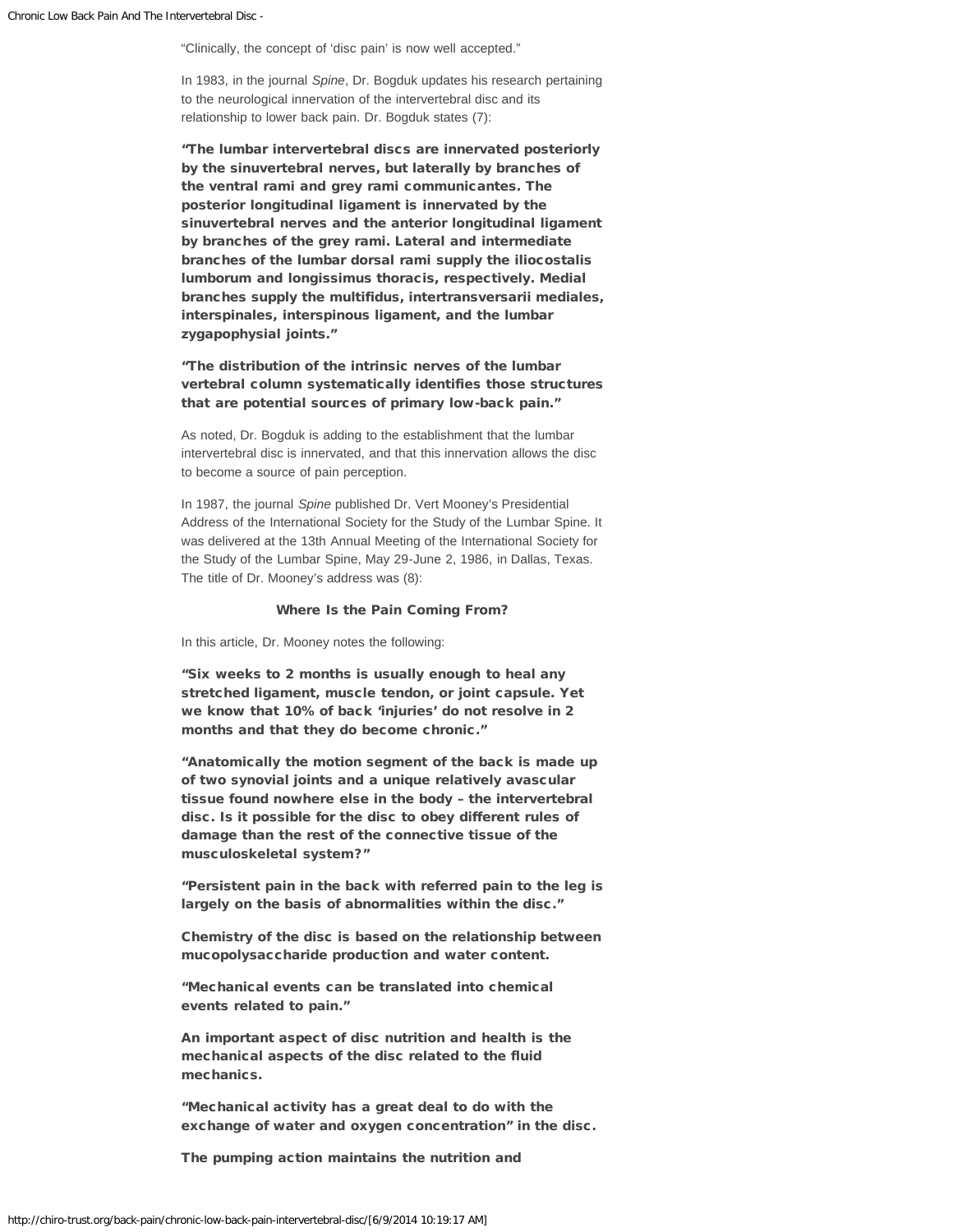biomechanical function of the intervertebral disc. Thus, "research substantiates the view that unchanging posture, as a result of constant pressure such as standing, sitting or lying, leads to an interruption of pressure-dependent transfer of liquid. Actually the human intervertebral disc lives because of movement."

"The fluid content of the disc can be changed by mechanical activity, and the fluid content is largely bound to the proteoglycans, especially of the nucleus."

"In summary, what is the answer to the question of where is the pain coming from in the chronic low-back pain patient? I believe its source, ultimately, is in the disc. Basic studies and clinical experience suggest that mechanical therapy is the most rational approach to relief of this painful condition."

"Prolonged rest and passive physical therapy modalities no longer have a place in the treatment of the chronic problem."

The model presented by Dr. Mooney in this paper includes:

The intervertebral disc is the primary source of both back pain and referred leg pain. The disc becomes painful because of altered biochemistry, which sensitizes the pain afferents that innervate it. Disc biochemistry is altered because of mechanical problems, especially mechanical problems that reduce disc movement. Therefore, the most rational approach to the treatment of chronic low back pain is mechanical therapy that restores the motion to the joints of the spine, especially to the disc. Prolonged rest is inappropriate management for discogenic lower back pain.

Additional support for the disc being the primary source of lower back pain was presented by Dr. Stephen Kuslich and colleagues in the prestigious journal *Orthopedic Clinics of North America* in April 1991 (9). The title of their article is:

## The Tissue Origin of Low Back Pain and Sciatica:

# A Report of Pain Response to Tissue Stimulation During Operations on the Lumbar Spine Using Local Anesthesia

The authors performed 700 lumbar spine operations using only local anesthesia to determine the tissue origin of low back and leg pain. In this study, Dr. Kuslich and colleagues present the results on 193 consecutive patients they studied prospectively. Several of their important findings include:

"Back pain could be produced by several lumbar tissues, but by far, the most common tissue of origin was the outer layer of the annulus fibrosis."

The lumbar fascia could be "touched or even cut without anesthesia," without producing any pain.

Any pain derived from muscle pressure was "derived from local vessels and nerves, rather than the muscle bundles themselves."

"The normal, uncompressed, or unstretched nerve root was completely insensitive to pain."

"In spite of all that has been written about muscles,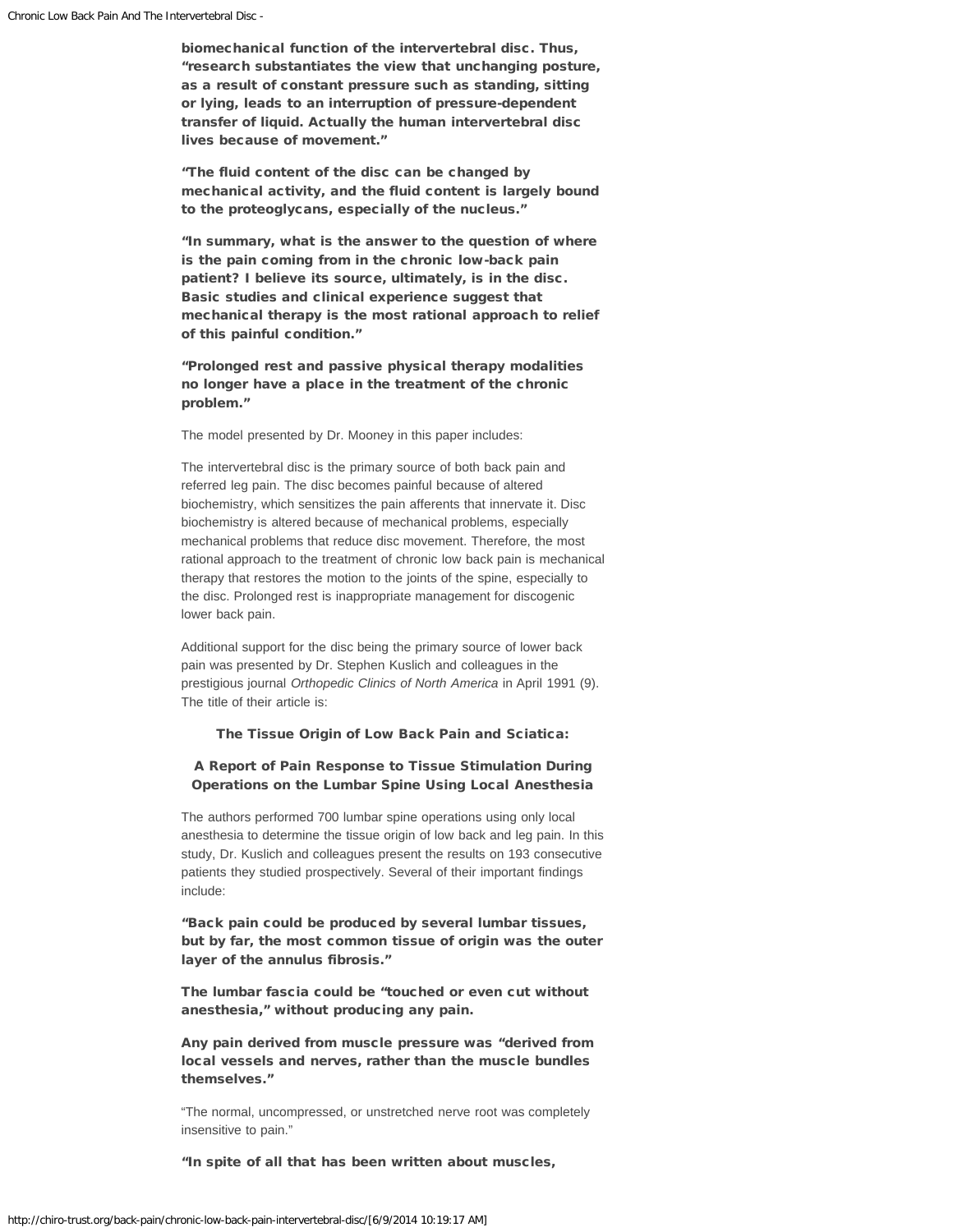## fascia, and bone as a source of pain, these tissues are really quite insensitive."

In summary, these authors found the outer annulus of the intervertebral disc to be "the site" of a patient's chronic back pain. Studies that suggest the disc is not an important source of low back pain because nerve endings are not present are mistaken, wrong. Irritation of a normal or inflamed nerve root never produced low back pain. Back muscles themselves are not a source of back pain; in fact, the muscles, fascia, and bone are really quite insensitive to pain. Also the inflamed, stretched, or compressed nerve root is the cause of buttock, leg pain and sciatica, but not back pain. Not only are they establishing the annulus of the disc to be the most likely source of chronic low back pain (in agreement with Nachemson and Mooney above), they are discounting the involvement other tissues as generators of the chronic symptomology.

In 2006, physician researchers from Japan published in the journal *Spine* the results of a sophisticated immunohistochemistry study of the sensory innervation of the human lumbar intervertebral disc (10). The article is titled:

## The Degenerated Lumbar Intervertebral Disc is Innervated Primarily by Peptide-Containing Sensory Nerve Fibers in Humans

These authors note:

"Many investigators have reported the existence of sensory nerve fibers in the intervertebral discs of animals and humans, suggesting that the intervertebral disc can be a source of low back pain."

"Both inner and outer layers of the degenerated lumbar intervertebral disc are innervated by pain sensory nerve fibers in humans."

Pain neuron fibers are found in all human discs that have been removed because they are the source of a patient's chronic low back pain.

The nerve fibers in the disc, found in this study, "indicates that the disc can be a source of pain sensation."

The perspective offered by these studies from 70 years of publications and research in the best journals is that the annulus of the intervertebral disc is primarily responsible for the majority of chronic low back pain.

Above (8), Dr Vert Mooney notes in his Presidential Address to the International Society for the Study of the Lumbar Spine that, "basic studies and clinical experience suggest that mechanical therapy is the most rational approach to relief of this painful [intervertebral disc] condition." In support of Dr. Mooney's perspective, four such studies are reviewed here:

In 1985, Dr. Kirkaldy-Willis, a Professor Emeritus of Orthopedics and director of the Low-Back Pain Clinic at the University Hospital, Saskatoon, Canada, published an article in the journal *Canadian Family Physician* (11). In this study, the authors present the results of a prospective observational study of spinal manipulation in 283 patients with chronic low back and leg pain. All 283 patients in this study had failed prior conservative and/or operative treatment, and they were all totally disabled. These patients were given a "two or three week regimen of daily spinal manipulations by an experienced chiropractor."

These authors considered a good result from manipulation to be: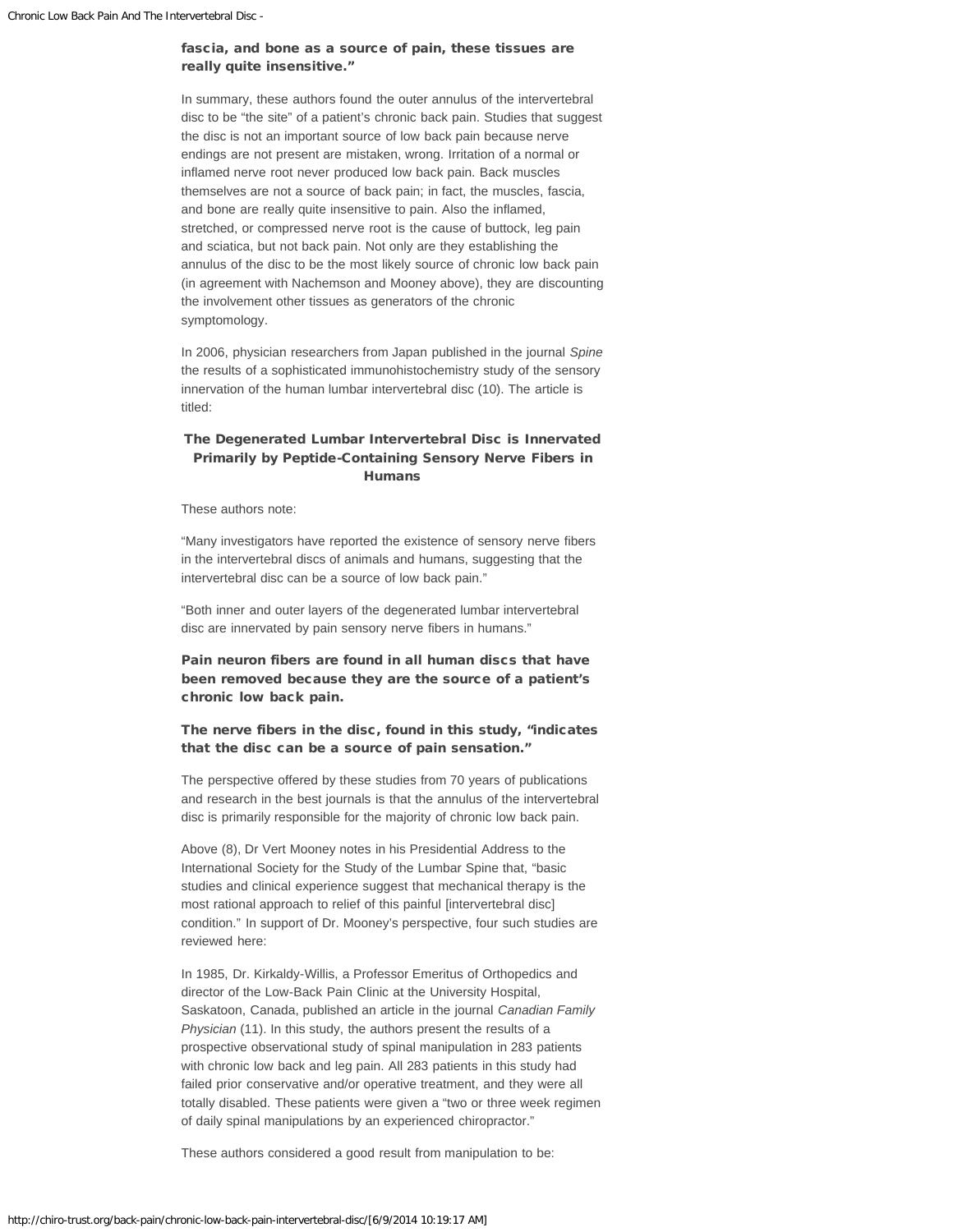"Symptom-free with no restrictions for work or other activities."

#### OR

"Mild intermittent pain with no restrictions for work or other activities."

81% of the patients with referred pain syndromes subsequent to joint dysfunctions achieved the "good" result. The reader is reminded that Drs. Inman and Saunders (2) established in 1947 that the disc itself is a source of sclerogenic pain referral.

48% of the patients with nerve compression syndromes, primarily subsequent to disc herination and/or central canal spinal stenosis, achieved the "good" result.

Dr. Kirkaldy-Willis attributed this clinical outcome to Melzack and Wall's 1965 "Gate Theory of Pain." He noted that the manipulation improved motion, which improved proprioceptive neurological input into the central nervous system, which in turn blocked pain. Dr. Vert Mooney, above (8), adds that the improved motion also improves the biochemistry of the disc, reducing irritation to the disc nociceptors. Dr. Kirkaldy-Willis concluded:

"The physician who makes use of this [manipulation] resource will provide relief for many back pain patients."

In 1990, Dr. TW Meade and colleagues published the results of a randomized comparison of chiropractic and hospital outpatient treatment in the management of low back pain. This trial involved 741 patients and was published in the prestigious *British Medical Journal* (12). It was titled:

## Low back pain of mechanical origin:

## Randomized comparison of chiropractic and hospital outpatient treatment

The patients in this studied were followed for a period between  $1 - 3$ years. Nearly all of the chiropractic management involved traditional joint manipulation. Key points presented in this article include:

"Chiropractic treatment was more effective than hospital outpatient management, mainly for patients with chronic or severe back pain."

"There is, therefore, economic support for use of chiropractic in low back pain, though the obvious clinical improvement in pain and disability attributable to chiropractic treatment is in itself an adequate reason for considering the use of chiropractic."

"Chiropractic was particularly effective in those with fairly intractable pain-that is, those with a history of severe pain."

"Patients treated by chiropractors were not only no worse off than those treated in hospital but almost certainly fared considerably better and that they maintained their improvement for at least two years."

# "The results leave little doubt that chiropractic is more effective than conventional hospital outpatient treatment."

Importantly, the above studies indicate that the primary tissue origin of chronic back pain is the intervertebral disc. This study by Meade notes that the benefit of chiropractic is seen primarily in patients that are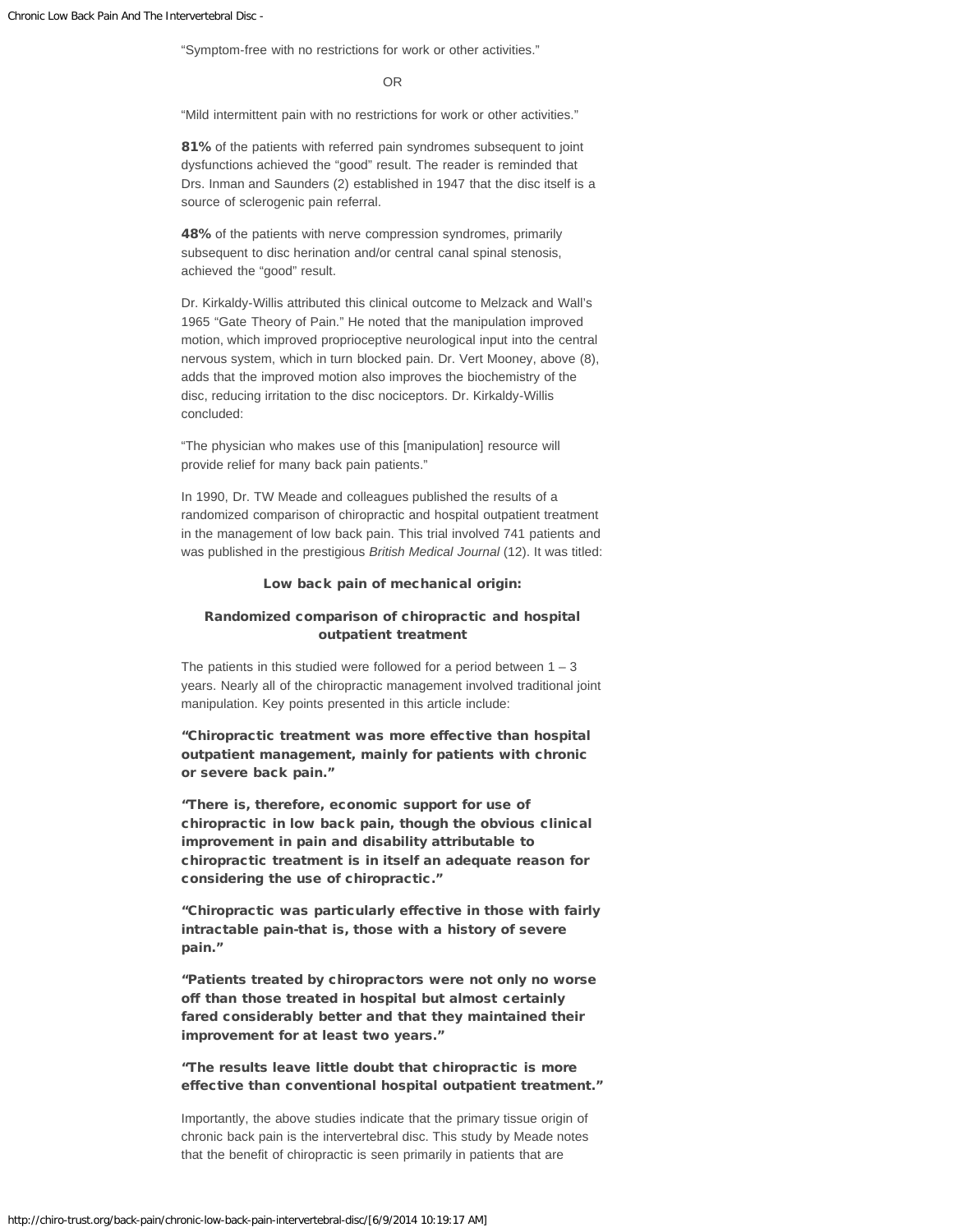suffering from severe chronic pain. This would suggest that chiropractic manipulation is affecting the pain afferents arising from the disc. A plausible theory to support this is found below, at the end of this presentation.

Also, the authors of the Meade study note that if all back pain patients without manipulation contraindications were referred for chiropractic instead of hospital treatment, there would be significant annual treatment cost reductions, a significant reduction in sickness days during two years, and a significant savings in social security payments.

In 2003, the journal *Spine* published a randomized clinical trial involving the nonsteroidal anti-inflammatory COX-2 inhibiting drugs Vioxx or Celebrex v. needle acupuncture v. chiropractic manipulation in the treatment of chronic neck and back pain (13). The title of the article is:

#### Chronic Spinal Pain:

#### A Randomized Clinical Trial Comparing Medication,

#### Acupuncture, and Spinal Manipulation

In this study chiropractic was better than 5 times more effective than the drugs and better than twice as effective as needle acupuncture in the treatment of chronic spine pain. Chiropractic was able to accomplish the clinical outcome without any reported adverse effects. One year after the completion of this 9-week clinical trial, 90% of the original trial participants were re-evaluated to assess their clinical status. The authors discovered that only those who received chiropractic during the initial randomization benefited from a long-term stable clinical outcome. The results of the second assessment were published in 2005 (14).

The most recent, comprehensive, and authoritative Clinical Guidelines for the Diagnosis and Treatment of Low Back Pain were published in the October 2007 issue of the journal *Annals of Internal Medicine*. An extensive panel of qualified experts constructed these clinical practice guidelines after a review of the literature on the topic and then grading the validity of each study. The literature search for this guideline included studies from MEDLINE (1966 through November 2006), the Cochrane Database of Systematic Reviews, the Cochrane Central Register of Controlled Trials, and EMBASE. This project was commissioned as a joint effort of the American College of Physicians and the American Pain Society. The results were presented in these publications (15, 16):

Diagnosis and Treatment of Low Back Pain: A Joint Clinical Practice Guideline from the American College of Physicians and the American Pain Society

*Annals of Internal Medicine*

# October 2007, Volume 147, Number 7, pp. 478-491

## AND

Nonpharmacologic Therapies for Acute and Chronic Low Back Pain:

A Review of the Evidence for an American Pain Society

And American College of Physicians Clinical Practice Guideline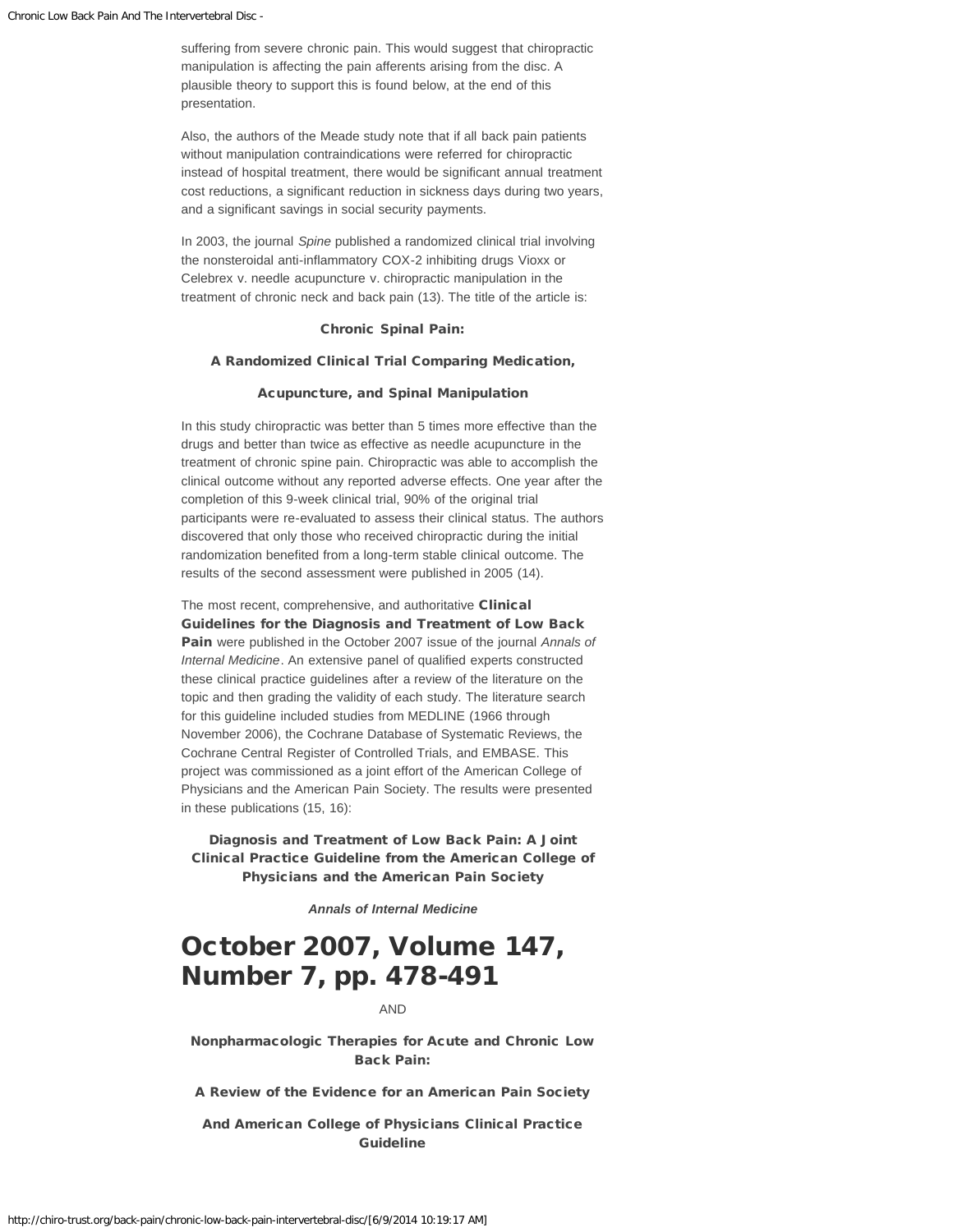#### *Annals of Internal Medicine*

#### October 2007, Volume 147, Number 7, pp. 492-504

Both of these publications advocate the utilization of spinal manipulation in the management of chronic low back pain.

A relevant question is:

How does joint manipulation reduce chronic back pain arising from the intervertebral Disc?

I believe that a plausible explanation is offered by Canadian orthopedic surgeon WH Kirkaldy-Willis in the first edition (1983) of his book titled Managing Low Back Pain. Dr. Kirkaldy-Willis describes the biomechanics of how the two facet joints form a three-joint complex with the intervertebral disc. He notes that "motion at one site must reflect motion at the other two." It is probable that spinal manipulation primarily mechanically affects the facet articulations. According to Dr. Kirkaldy-Willis, such facet motion would necessarily cause motion in the intervertebral disc. Consistent with the articles noted above, this would improve fluid mechanics of the disc, disperse the accumulation of inflammatory exudates, and initiate a neurological sequence of events that would "close the pain gait." Regardless, the outcomes of the clinical trials noted above speak for themselves.

•••••

#### Can a motor vehicle collision cause low back pain?

In 1990, orthopedic surgeons Martin Gargan and Gordon Bannister published a study in the *Journal of Bone and Joint Surgery (British)* titled (18):

#### Long-Term Prognosis of Soft-Tissue Injuries of the Neck

In this study they found that 42% of whiplash-injured patients suffer from chronic low back pain 10.8 years following their initial injury. As noted above, the chronic low back pain noted by these researchers is probably discogenic and sclerotogenous; this means that the patient is probably not suffering from compressive neuropathology.

Over the decades, several authors have proposed a mechanism for the observed disc and other deep spinal tissue trauma occurring as a consequence of a motor vehicle collision (19, 20, 21, 22). These mechanisms primarily involve a fulcrum-type stress of the lumbar or lower thoracic spine, in flexion, around the lap belt (20):



The addition of a shoulder harness to the lap belt introduces a flexion and rotational component to the trauma (22). This type of mechanism is notorious for injuring the lumbar intervertebral disc: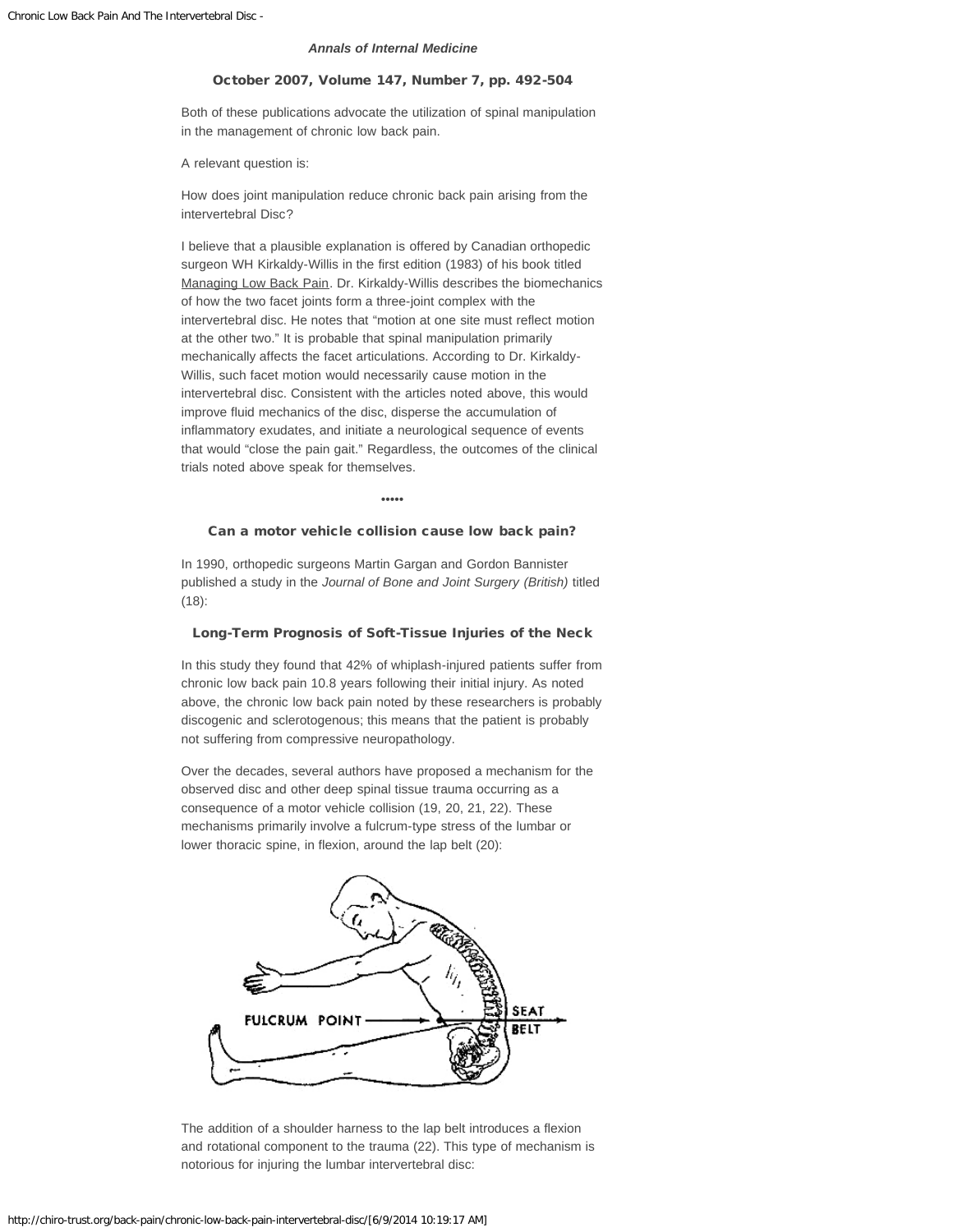

#### SUMMARY POINTS

- The intervertebral disc is innervated with nociceptors.
- The intervertebral disc itself, in the absence of compressive radiculopathy, is capable of producing low back and leg pain.
- The intervertebral disc is probably the most frequent source of chronic low back pain.
- The referred pain from disc injury is diffuse, non-specific, and can cause lower extremity pain. This pain has been known as "sclerotogenous" pain for more than 60 years.
- Sclerotogenous pain does not follow a myotomal or dermatomal pattern.
- Motor vehicle collisions can injure the low back discs and other deep structures. These injuries are often the consequence of seat belt fulcrum stress.
- Many studies have shown that chiropractic spinal adjusting is safe and effective in treating discogenic low back pain and it concomitant sclerotogenous referred pain.

## References

1) Mixter WJ, Barr JS; Rupture of the intervertebral disc with involvement of the spinal canal; New England Journal of Medicine; 211 (1934), pp. 210–215.

2) Inman VT, and Saunders JMB, Anatamico-physiological aspects of injuries to the intervertebral disc, J Bone Joint Surg 29 (1947), pp. 461– 468.

3) Nachemson, AL, Spine, Volume 1, Number 1, March 1976, pp. 59-71.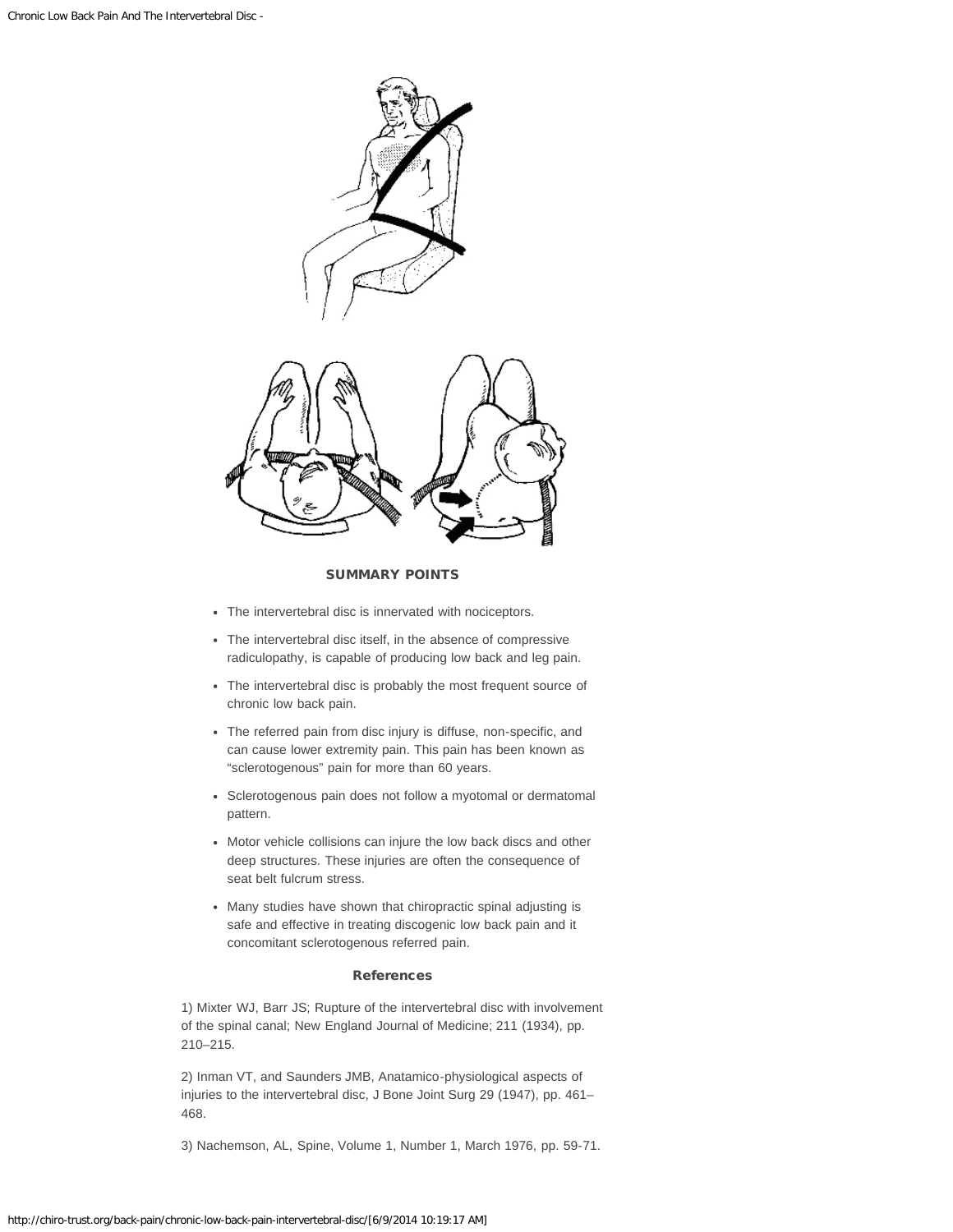4) Smyth MJ, Wright V, Sciatica and the intervertebral disc. An experimental study. Journal of Bone and Joint Surgery [American]; Vol. 40, No. 6. December 1958, pp. 1401-1418.

5) Jayson M, Editor; The Lumbar Spine and Back Pain, Third Edition, Churchill Livingstone, 1987, p. 60.

6) Bogduk N, Tynan W, Wilson AS, The nerve supply to the human lumbar intervertebral discs, Journal of Anatomy; 1981, 132, 1, pp. 39-56.

7) Bogduk N, The innervation of the lumbar spine; Spine. April 1983;8(3): pp. 286-93.

8) Mooney, V, Where Is the Pain Coming From? Spine, 12(8), 1987, pp. 754-759.

9) Kuslich S, Ulstrom C, Michael C; The Tissue Origin of Low Back Pain and Sciatica: A Report of Pain Response to Tissue Stimulation During Operations on the Lumbar Spine Using Local Anesthesia; Orthopedic Clinics of North America, Vol. 22, No. 2, April 1991, pp.181-7,

10) Ozawa, Tomoyuki MD; Ohtori, Seiji MD; Inoue, Gen MD; Aoki, Yasuchika MD; Moriya, Hideshige MD; Takahashi, Kazuhisa MD; The Degenerated Lumbar Intervertebral Disc is Innervated Primarily by Peptide-Containing Sensory Nerve Fibers in Humans; Spine, Volume 31(21), October 1, 2006, pp. 2418-2422.

11) Kirkaldy-Willis WH, Cassidy JD; Spinal Manipulation in the Treatment of Low Back Pain; Canadian Family Physician, March 1985, Vol. 31, pp. 535-540

12) Meade TW, Dyer S, Browne W, Townsend J, Frank OA; Low back pain of mechanical origin: Randomized comparison of chiropractic and hospital outpatient treatment; British Medical Journal; Volume 300, June 2, 1990, pp. 1431-7.

13) Giles LGF, Muller R; Chronic Spinal Pain: A Randomized Clinical Trial Comparing Medication, Acupuncture, and Spinal Manipulation; Spine, July 15, 2003; 28(14):1490-1502.

14) Muller R, Lynton G.F. Giles LGF, DC, PhD; Long-Term Follow-up of a Randomized Clinical Trial Assessing the Efficacy of Medication, Acupuncture, and Spinal Manipulation for Chronic Mechanical Spinal Pain Syndromes; Journal of Manipulative and Physiological Therapeutics, January 2005, Volume 28, No. 1.

15) Roger Chou, MD; Amir Qaseem, MD, PhD, MHA; Vincenza Snow, MD; Donald Casey, MD, MPH, MBA; J. Thomas Cross Jr., MD, MPH; Paul Shekelle, MD, PhD; and Douglas K. Owens, MD, MS; Diagnosis and Treatment of Low Back Pain; Annals of Internal Medicine; Volume 147, Number 7, October 2007, pp. 478-491.

16) Roger Chou, MD, and Laurie Hoyt Huffman, MS; Nonpharmacologic Therapies for Acute and Chronic Low Back Pain; *Annals of Internal Medicine;* October 2007, Volume 147, Number 7, pp. 492-504.

17) Kirkaldy-Willis WH, Managing Low Back Pain, Churchill Livingstone, 1983, p. 19.

18) Gargan MF, Bannister GC; Long-Term Prognosis of Soft-Tissue Injuries of the Neck; Journal of Bone and Joint Surgery (British); Vol. 72- B, No. 5, September 1990, pp. 901-3.

19) Chance GQ; Note on a type of flexion fracture of the spine; British Journal of Radiology; September 1948, No. 21, pp. 452-453.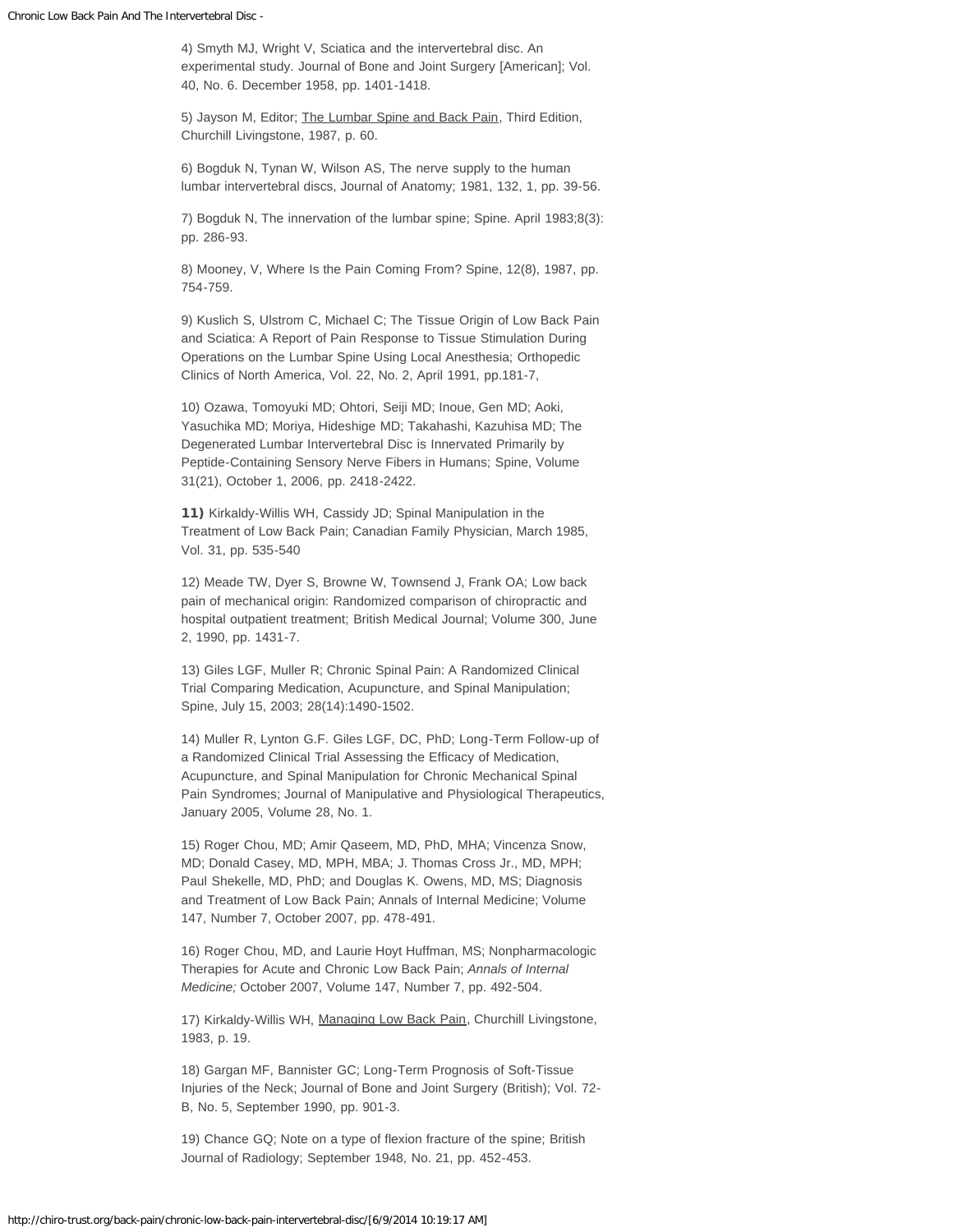Chron

|                | nic Low Back Pain And The Intervertebral Disc -                                                                                                                                                                                                                                                                                                                                                                                                                                           |
|----------------|-------------------------------------------------------------------------------------------------------------------------------------------------------------------------------------------------------------------------------------------------------------------------------------------------------------------------------------------------------------------------------------------------------------------------------------------------------------------------------------------|
|                | 20) Howland WJ, Curry JL, Buffington CB. Fulcrum fractures of the<br>lumbar spine. JAMA. 1965 Jul 19;193:240-1.                                                                                                                                                                                                                                                                                                                                                                           |
|                | 21) Rennie W, Mitchell N. Flexion distraction fractures of the<br>thoracolumbar spine. J Bone Joint Surg Am. 1973 Mar; 55(2): 386-90.                                                                                                                                                                                                                                                                                                                                                     |
|                | 22) Murphy DJ; "Children in Motor Vehicle Collisions", in Pediatric<br>Chiropractic, Edited by Anrig C and Plaugher G; Williams & Wilkins,<br>1998.                                                                                                                                                                                                                                                                                                                                       |
| <b>Like</b>    | Tweet 20<br>Pinit<br>$\langle$ 96<br>106                                                                                                                                                                                                                                                                                                                                                                                                                                                  |
|                | Prefer Shorter Term Chiropractic Care For Your Neck or Back Pain?<br>Members of ChiroTrust™ have taken "The ChiroTrust Pledge" below and provide short-term<br>Chiropractic care for neck and back pain.                                                                                                                                                                                                                                                                                  |
| therapies."    | "To the best of my ability, I agree to provide my patients convenient, affordable, and<br>mainstream Chiropractic care. I will not use unnecessary long-term treatment plans and/or                                                                                                                                                                                                                                                                                                       |
|                | To find out if your Doctor of Chiropractic has taken the pledge email his or her name, city,<br>and state/province/country to:                                                                                                                                                                                                                                                                                                                                                            |
|                | info@chiro-trust.org                                                                                                                                                                                                                                                                                                                                                                                                                                                                      |
|                |                                                                                                                                                                                                                                                                                                                                                                                                                                                                                           |
|                |                                                                                                                                                                                                                                                                                                                                                                                                                                                                                           |
|                |                                                                                                                                                                                                                                                                                                                                                                                                                                                                                           |
| 1 Comment      | d<br><b>Chiro-Trust.org</b><br>Login -                                                                                                                                                                                                                                                                                                                                                                                                                                                    |
| Sort by Best - | Favorite $\Box$<br>Share                                                                                                                                                                                                                                                                                                                                                                                                                                                                  |
|                | Join the discussion                                                                                                                                                                                                                                                                                                                                                                                                                                                                       |
|                |                                                                                                                                                                                                                                                                                                                                                                                                                                                                                           |
|                | <b>Barry Marks DC</b> a month ago<br>Very informative article. Highlights the long history of doctors of varied specialties<br>associating the disc itself as a primary cause of low back pain. Younger<br>chiropractors and orthopedists may think nothing of that, but it really is only in the<br>last 10 years or so that I can discuss this with a neurologist or orthopedis and not<br>have them look at me like I'm an alien. Thank you for sharing this important<br>information. |
|                | $\Box$ $\Box$ Reply $\cdot$ Share $\rightarrow$                                                                                                                                                                                                                                                                                                                                                                                                                                           |
|                |                                                                                                                                                                                                                                                                                                                                                                                                                                                                                           |
|                | <b>ALSO ON CHIRO-TRUST.ORG</b>                                                                                                                                                                                                                                                                                                                                                                                                                                                            |
|                | <b>Chiropractic &amp; Exercise vs. OTC</b><br><b>The Vertebral Artery</b><br><b>Medication for Neck Pain?</b><br>1 comment . 2 months ago.                                                                                                                                                                                                                                                                                                                                                |
|                | Toon - Great article and in line with my 1 comment . 2 months ago.                                                                                                                                                                                                                                                                                                                                                                                                                        |
|                | Suzanne Hobbs - I believe in<br>own investigation of my stroke last<br>year. My hypothesis of the cause is<br>chiropractic care. But to help get rid of<br>inflammation, everyone suffering                                                                                                                                                                                                                                                                                               |